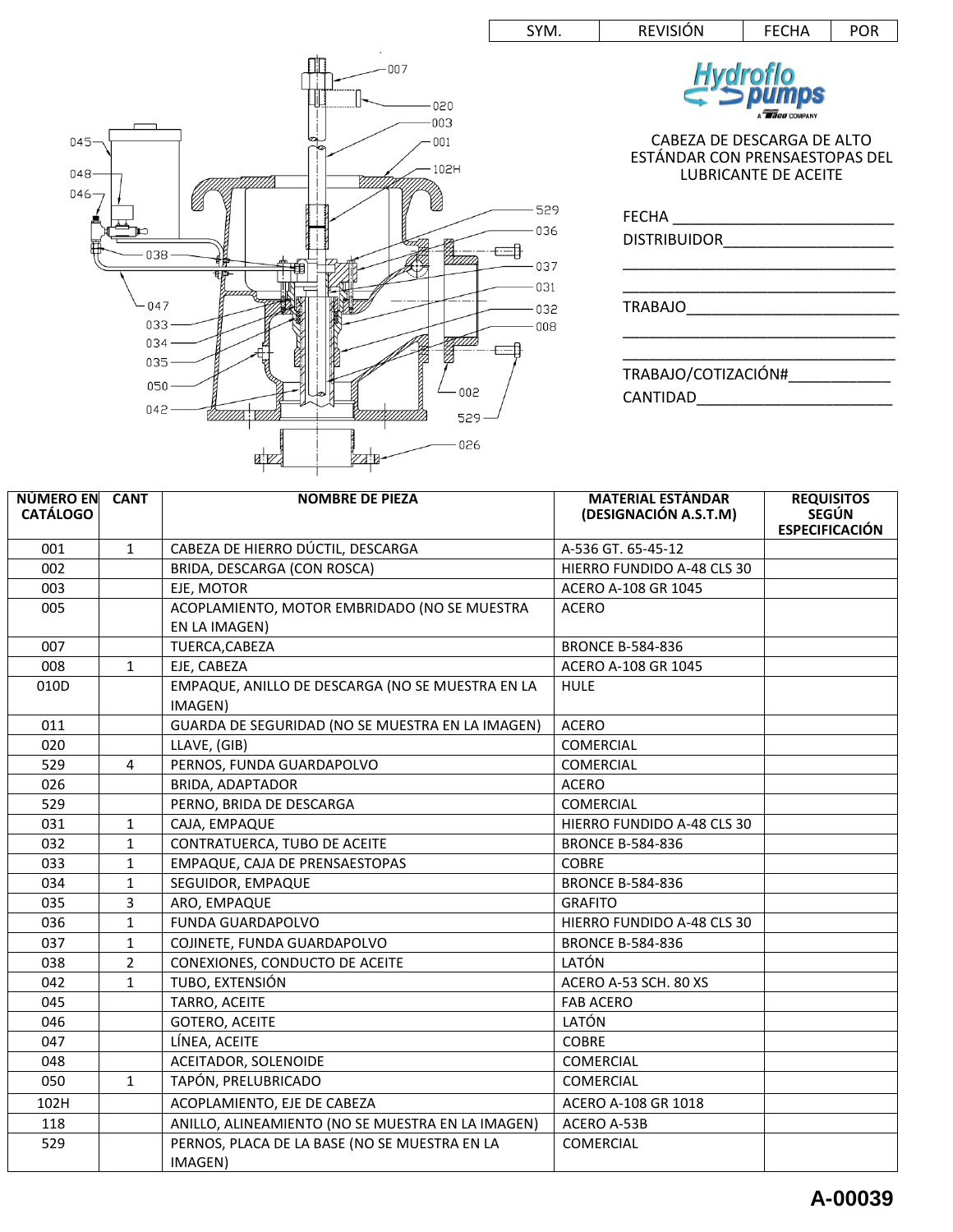

| <b>NÚMERO</b><br>EN<br><b>CATÁLOGO</b> | <b>CANT</b> | <b>NOMBRE DE LA PIEZA</b>    | <b>MATERIAL ESTÁNDAR</b><br>(DESIGNACIÓN A.S.T.M.) | <b>REQUISITOS SEGÚN</b><br><b>ESPECIFICACIÓN</b> |
|----------------------------------------|-------------|------------------------------|----------------------------------------------------|--------------------------------------------------|
| 101                                    |             | EJE, LÍNEA                   | ACERO A-108 GR 1045                                |                                                  |
| 102L                                   |             | ACOPLAMIENTO, EJE DE LÍNEA   | ACERO A-108 GR 1045                                |                                                  |
| 104                                    |             | TUBERÍA, ACEITE              | ACERO A-108 GR 1045                                |                                                  |
| 105                                    |             | COJINETE, EJE DE LÍNEA       | <b>BRONCE B-123 ACEITE</b>                         |                                                  |
|                                        |             | (ACOPLAMIENTO)               | <b>LUBRICANTE</b>                                  |                                                  |
| 106                                    |             | ARAÑA, DE CENTRAJE           | <b>NEOPRENO</b>                                    |                                                  |
| 110                                    |             | TUBERÍA, COLUMNA (CON ROSCA) | ACERO A-53B                                        |                                                  |